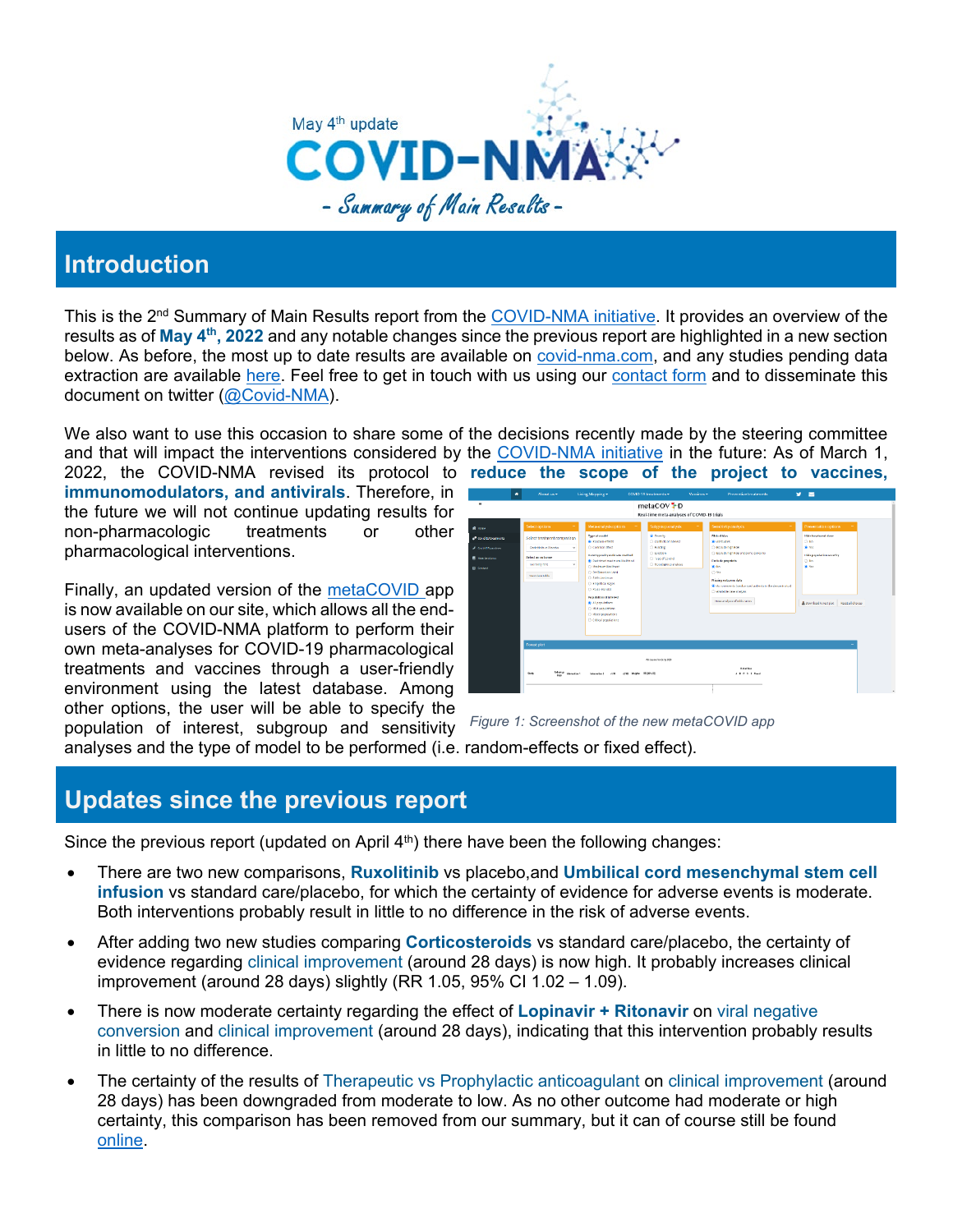• Additional studies have resulted in minimal changes in results for clinical improvement in the comparisons involving Colchicine, Convalescent plasma, Hydroxychloroquine and Tocilizumab. The certainty and interpretation of these results did not change.

## **What is the current evidence regarding treatment of hospitalized Covid-19 patients?** Covid-19 patients?

#### Pharmacologic treatments in hospitalized patients

*Critical outcomes of interest: Clinical improvement (around day 28 or day 60), WHO Clinical Progression Score ≥ 7 (around day 28 or day 60), all-cause mortality (around day 28 or day 60), viral negative conversion (around day 7), adverse events and serious adverse events.* 

For most pharmacological treatments in hospitalized patients, the certainty of the evidence is still low or very low. Below is a summary of pharmacological interventions that have **results in favor of a beneficial effect** so far compared with placebo or standard care. We only highlight outcomes of moderate and high certainty; other outcomes are of low or very low certainty.

- **Anakinra** (a monoclonal antibody) probably reduces the risk of WHO score ≥7 (i.e. mechanical ventilation or death, around 28 days) in hospitalized patients, as well as slightly increases the likelihood of clinical improvement around 28 days. The risk of adverse events probably does not increase. It is one of the interventions that have been authorized in the EU to treat Covid-19.
- **Baricitinib** (a kinase inhibitor) reduces the risk of WHO score ≥7 (i.e. mechanical ventilation or death, around 28 days) in hospitalized patients, although it results in little to no difference in clinical improvement around 28 days. It is likely to reduce the risk of all-cause mortality (around 28 days and around 60 days). It probably does not increase the risk of adverse events but probably decreases the risk of serious adverse events.
- **Casirivimab + Imdevimab (REGN-COV2)** (Monoclonal antibody combination) probably reduces the risk of all-cause mortality (around 28 days), although the likelihood of clinical improvement around 28 days and around 60 days probably is not improved. It is one of the interventions that have been authorized in the EU to treat Covid-19.
- **Corticosteroids** probably increase clinical improvement (around 28 days) slightly and reduce the risk of all-cause mortality (around 28 days) in hospitalized patients. We pooled together oral and intravenous corticosteroids of participants with various disease severity. Of note, the largest study (the RECOVERY trial) found in subgroup analysis that "differences in mortality varied considerably according to the level of respiratory support that the patients were receiving at the time of randomization", and that "the use dexamethasone resulted in lower 28-day mortality among those who were receiving either invasive mechanical ventilation or oxygen alone at randomization but not among those receiving no respiratory support."
- **Tocilizumab** (a monoclonal antibody) is likely to reduce the risk of all-cause mortality (around 28 days) in hospitalized patients, although it probably results in little to no difference on clinical improvement around 28 days. It is one of the interventions that have been authorized in the EU to treat Covid-19.

For the treatments below there are outcomes with moderate or high certainty indicating **uncertainty of benefit or harm**

• **Remdesivir** (an anti-viral), which is one of the interventions recommended by the NIH and which has been authorized in the EU to treat COVID-19, we found that the risk estimate for all-cause mortality (around 28 days) and its wide confidence interval (RR 0.91, 95% CI 0.74 to 1.11) point to uncertainty of benefit or harm.

For the treatments below there are outcomes with moderate or high certainty indicating **no evidence of beneficial effects** (e.g. clinical improvement or reduction in mortality) or an increase in the risks of negative effects (e.g. serious adverse events) compared with placebo or standard care: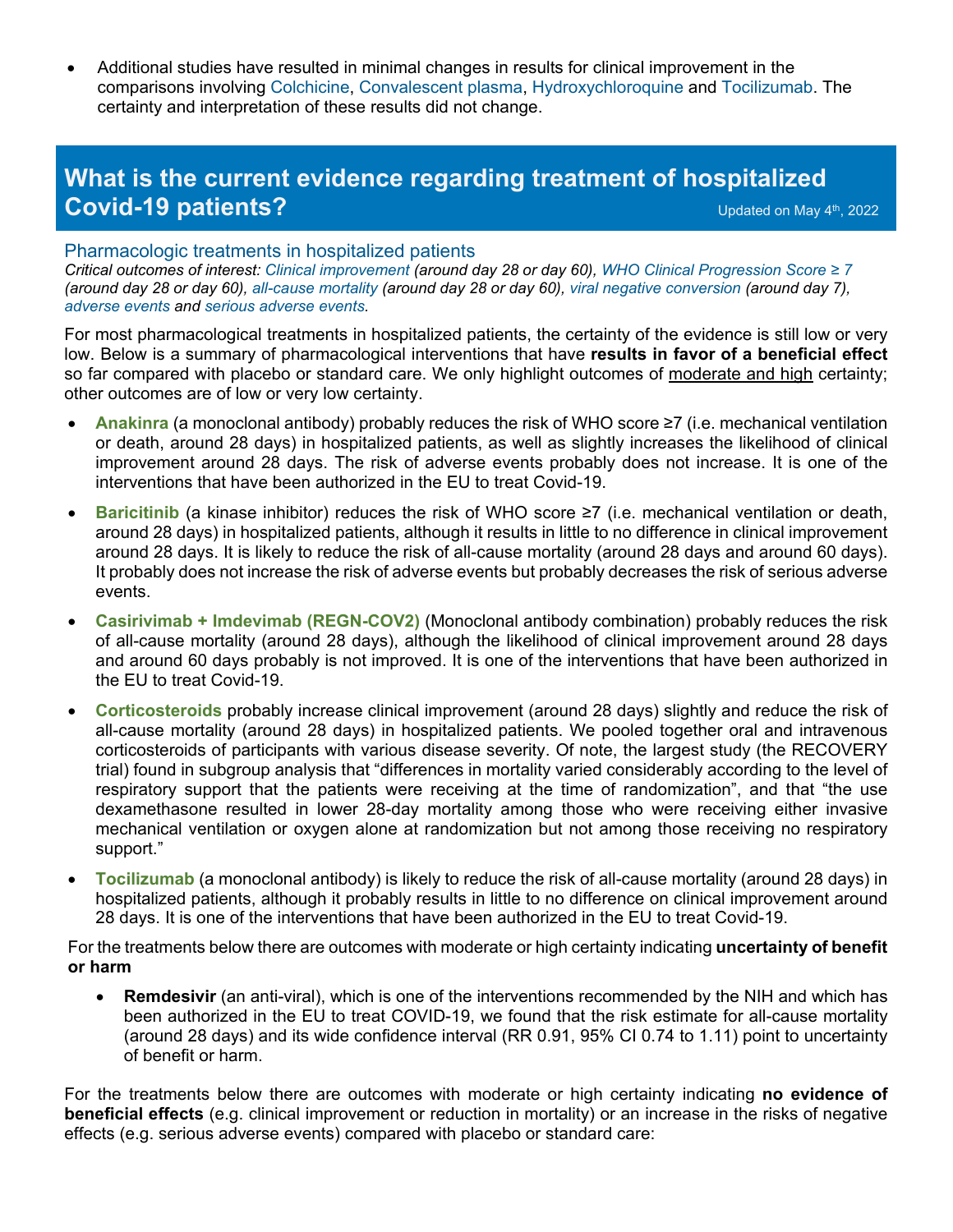- **Aspirin** (acetylsalicylic acid), **Azithromycin** (an antimicrobial), **Hydroxychloroquine** (an antimalarial) and **Colchicine** (an anti-inflammatory) probably do not reduce the risk of all-cause mortality (around 28 days) and probably do not increase the likelihood of clinical improvement (around 28 days).
- **Bamlanivimab** (a monoclonal antibody) probably results in little to no difference on clinical improvement around day 60.
- **Canakinumab** (a monoclonal antibody) probably results in little to no difference on clinical improvement around 28 days and in little to no difference in the risk of adverse events.
- **Convalescent plasma** probably results in little to no difference on clinical improvement around 28 days or all-cause mortality (around 28 days).
- **Lopinavir + Ritonavir** (an anti-viral) probably results in little to no difference on viral negative conversion (around day 7), clinical improvement (around 28 days) or all-cause mortality (around 28 days).
- **Ruxolitinib** (a kinase inhibitor) probably results in little to no difference in the risk of adverse events.
- **Sotrovimab** (a monoclonal antibody) probably results in little to no difference in clinical improvement around day 60. Furthermore, it probably increases the risk of serious adverse events. While the NIH recommends this intervention for outpatients, it has not been recommended for hospitalized patients. Similarly, this intervention has been authorized in the EU to treat COVID-19, but only in patients who do not require supplemental oxygen and are at increased risk of the disease becoming severe.
- The use of **Umbilical cord mesenchymal stem cell infusion** probably results in little to no difference in the risk of adverse events.

For another intervention authorized by the European Medicines Association (Ritonavir alone) we have not yet identified randomized controlled trials reporting its effectiveness.

*Summary table on next page…*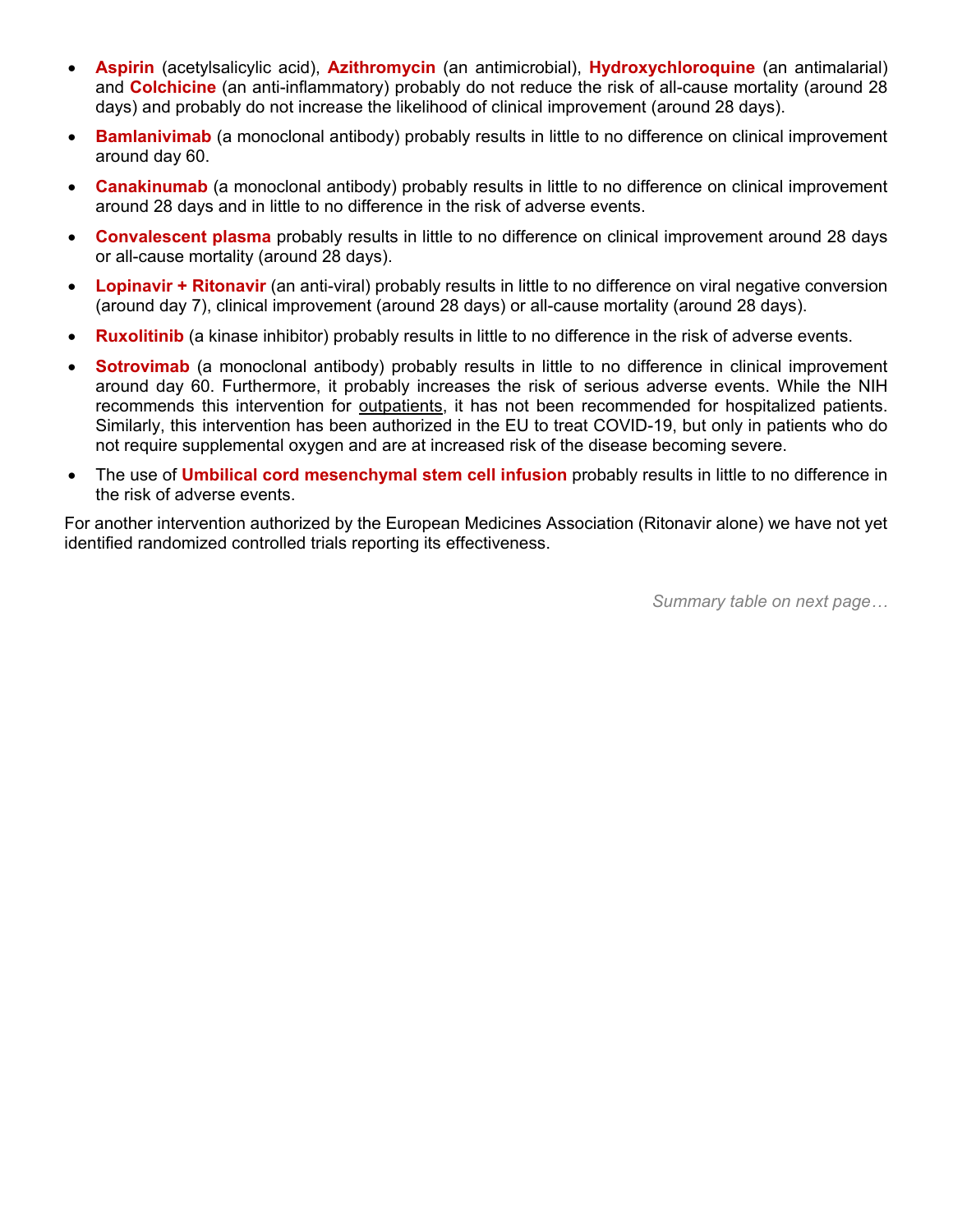#### **Summary Table: Pharmacologic treatments in hospitalized patients (Updated on May 4th, 2022) Legend:**

Moderate/**High** certainty of benefit Moderate/**High** certainty of little or no difference Moderate/**High** certainty of harm

|                                                     | <b>Treatment effectiveness</b> |                         |                         |                         |                                               |                         |                         | <b>Adverse events</b>   |                         |
|-----------------------------------------------------|--------------------------------|-------------------------|-------------------------|-------------------------|-----------------------------------------------|-------------------------|-------------------------|-------------------------|-------------------------|
|                                                     |                                | Improvement             |                         | Covid-19 events         |                                               |                         |                         |                         |                         |
| <b>Treatment (vs</b>                                |                                |                         |                         | <b>WHO</b>              | <b>WHO</b>                                    |                         |                         |                         |                         |
| standard care or                                    | Viral negative                 | <b>Clinical</b>         | <b>Clinical</b>         | progression             | progression                                   | All-cause               | All-cause               |                         |                         |
| placebo unless stated                               | conversion                     | improvement             | improvement             |                         | score (level $\geq$ 7) score (level $\geq$ 7) | mortality               | mortality               | <b>Adverse</b>          | <b>Serious</b>          |
| otherwise)                                          | (D7)                           | (D28)                   | (D60)                   | (D28)                   | (D60)                                         | (D28)                   | (D60)                   | events                  | adverse events          |
| Anakinra                                            | low certainty                  | 1.10<br>$(1.00 - 1.20)$ | very low<br>certainty   | 0.64<br>$(0.42 - 0.98)$ |                                               | low certainty           | very low<br>certainty   | 1.02<br>$(0.94 - 1.10)$ | low certainty           |
| <b>Aspirin</b>                                      |                                | 1.02<br>$(1.00 - 1.04)$ |                         |                         |                                               | 0.97<br>$(0.90 - 1.04)$ |                         |                         |                         |
| Azithromycin                                        |                                | 1.02<br>$(0.99 - 1.05)$ |                         | very low<br>certainty   |                                               | 0.97<br>$(0.89 - 1.06)$ |                         |                         |                         |
| Bamlanivimab (LY-<br>CoV555)                        |                                |                         | 0.98<br>$(0.90 - 1.07)$ | low certainty           |                                               | low certainty           | low certainty           |                         | low certainty           |
| Baricitinib                                         |                                | 1.02<br>$(1.00 - 1.05)$ |                         | 0.87<br>$(0.78 - 0.97)$ |                                               | 0.75<br>$(0.58 - 0.98)$ | 0.69<br>$(0.56 - 0.86)$ | 0.96<br>$(0.88 - 1.05)$ | 0.77<br>$(0.64 - 0.94)$ |
| Canakinumab                                         |                                | 1.05<br>$(0.96 - 1.14)$ |                         | low certainty           |                                               | low certainty           | very low<br>certainty   | 1.02<br>$(0.86 - 1.21)$ | low certainty           |
| Casirivimab +<br>Imdevimab (REGN-<br>COV2           |                                | 1.02<br>$(0.99 - 1.04)$ | 1.04<br>$(0.97 - 1.12)$ | low certainty           |                                               | 0.93<br>$(0.86 - 1.01)$ | low certainty           |                         |                         |
| Colchicine                                          |                                | 1.02<br>$(0.97 - 1.07)$ |                         | low certainty           |                                               | 0.99<br>$(0.93 - 1.06)$ | very low<br>certainty   | low certainty           | very low<br>certainty   |
| Convalescent plasma                                 | very low<br>certainty          | 0.99<br>$(0.97 - 1.02)$ |                         | low certainty           | very low<br>certainty                         | 0.97<br>$(0.92 - 1.03)$ | very low<br>certainty   | low certainty           | low certainty           |
| Corticosteroids                                     | very low<br>certainty          | 1.05<br>$(1.02 - 1.09)$ |                         | very low<br>certainty   |                                               | 0.91<br>$(0.85 - 0.98)$ | very low<br>certainty   | very low<br>certainty   | very low<br>certainty   |
| Hydroxychloroquine                                  | very low<br>certainty          | 0.97<br>$(0.94 - 1.00)$ |                         | low certainty           | very low<br>certainty                         | 1.07<br>$(0.98 - 1.17)$ | low certainty           | low certainty           | very low<br>certainty   |
| Lopinavir + Ritonavir                               | 1.05<br>$(0.88 - 1.25)$        | 0.99<br>$(0.90 - 1.09)$ |                         | low certainty           | very low<br>certainty                         | 1.02<br>$(0.92 - 1.12)$ | low certainty           | low certainty           | very low<br>certainty   |
| Remdesivir                                          | low certainty                  | low certainty           |                         | low certainty           |                                               | 0.91<br>$(0.74 - 1.11)$ | very low<br>certainty   | low certainty           | very low<br>certainty   |
| Ruxolitinib                                         |                                | low certainty           |                         | low certainty           |                                               | low certainty           |                         | 1.02<br>$(0.84 - 1.24)$ | low certainty           |
| Sotrovimab                                          |                                |                         | 1.05<br>$(0.97 - 1.15)$ | low certainty           |                                               | low certainty           | low certainty           | low certainty           | 2.03<br>$(1.32 - 3.13)$ |
| Tocilizumab                                         |                                | 1.04<br>$(1.00 - 1.09)$ | very low<br>certainty   | low certainty           |                                               | 0.88<br>$(0.82 - 0.95)$ | low certainty           | low certainty           | very low<br>certainty   |
| Umbilical cord<br>mesenchymal stem cell<br>infusion |                                | very low<br>certainty   | very low<br>certainty   | very low<br>certainty   |                                               | low certainty           | very low<br>certainty   | 1.04<br>$(0.86 - 1.25)$ | low certainty           |

All values are RR (95% CI). Bolded results have a high level of certainty, while non-bolded results have a moderate level of certainty. Last updated: May 4th 2021. Click on the treatment to access the corresponding site at covid-nma.com.